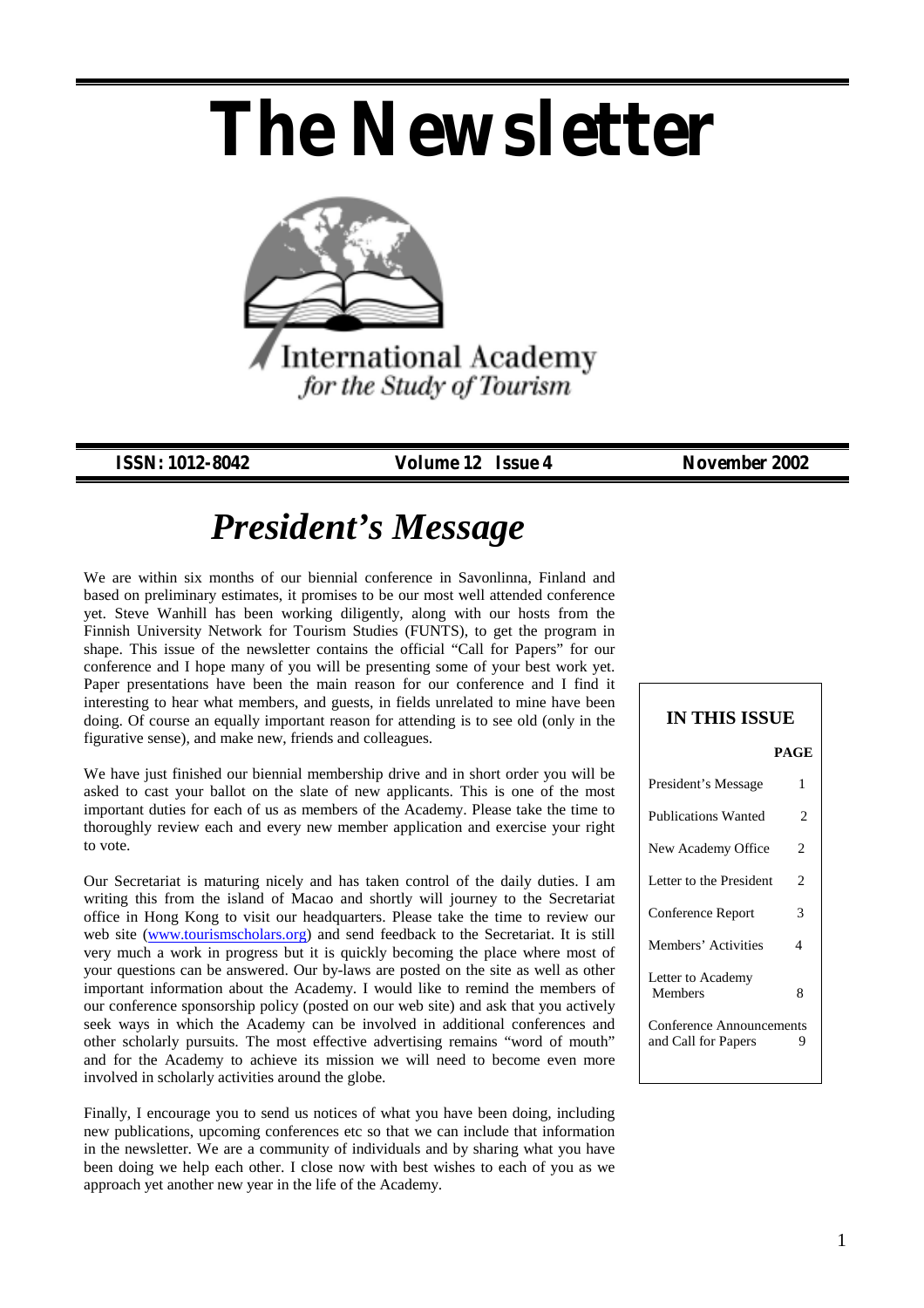## *Publications Wanted*

*When the Secretariat was established one of the elements of our agreement is that it would become a repository for member publications. Please send any or all of your past publications (books, monographs, articles) directly to the Secretariat office. Since we operate in diverse disciplines it was envisioned that our headquarters office would be the only place in the world to house this wide ranging collection of our work. To accomplish that objective we need your help. When signing a new book contract for example please request a complementary copy be sent to our headquarters. If you have extra copies of past publications send them on as well. This collection of works housed in one place will help us achieve our mission of increasing both the quality and quantity of knowledge about tourism. We cannot achieve our mission without your active participation. Thank you.* 

*Bill Gartner*

## *New Academy Office*

*A new office for the International Academy for the Study of Tourism has been created as part of The Hong Kong Polytechnic University's Hotel and Tourism Resource Center, a special library for hospitality and tourism studies established within the campus of the university. The Center, which houses both the Academy Office and the Hong Kong Sustainable Travel and Tourism Resource Unit, is a 250-square meter, state of the art facility that features educational and research resource materials related to hospitality and tourism. Academy members visiting Hong Kong are invited to pay a visit to the Academy Office and sign our guest book!* 

## *Letter to the President*

*July 29, 2002* 

*William Gartner, President International Academy for the Study of Tourism Professor of Applied Economics and Associate of the Tourism Center University of Minnesota 248B Classroom Office Building 1994 Buford Avenue St. Paul MN 55108-6040* 

*Dear Executive Board:* 

*In reading the most recent Academy Newsletter I wish I were 30 years younger, instead of now 85! With my past experience and dedication to improved tourism I wish I had the energy to do more about it. My only hope is that perhaps my past work has stimulated others to carry on.* 

*Just because I am not able to participate in many Academy activities does not mean that I am disinterested. I am always glad to read about the accomplishments of members, many of whom I have known about for many years.* 

*Personally, I can report that the 4<sup>th</sup> edition of my Tourism Planning book will be out this month. Meanwhile, another book manuscript is in the works – Western Tourism: Can Paradise be Restored? This focuses on the past 70 years of tourism change in America's West, good and bad. It concludes with challenges before designers, planners, and developers for future tourism in that important region. So, I still keep busy.* 

*I commend the board for its leadership and high standards of professionalism. After working with tourism since the 1940s, when virtually nothing was being researched and written, it is a pleasure to see the work of the Academy. My best wishes to you for your continued good work.* 

*Sincerely,* 

*Clare A. Gunn, Professor Emeritus Texas A&M University*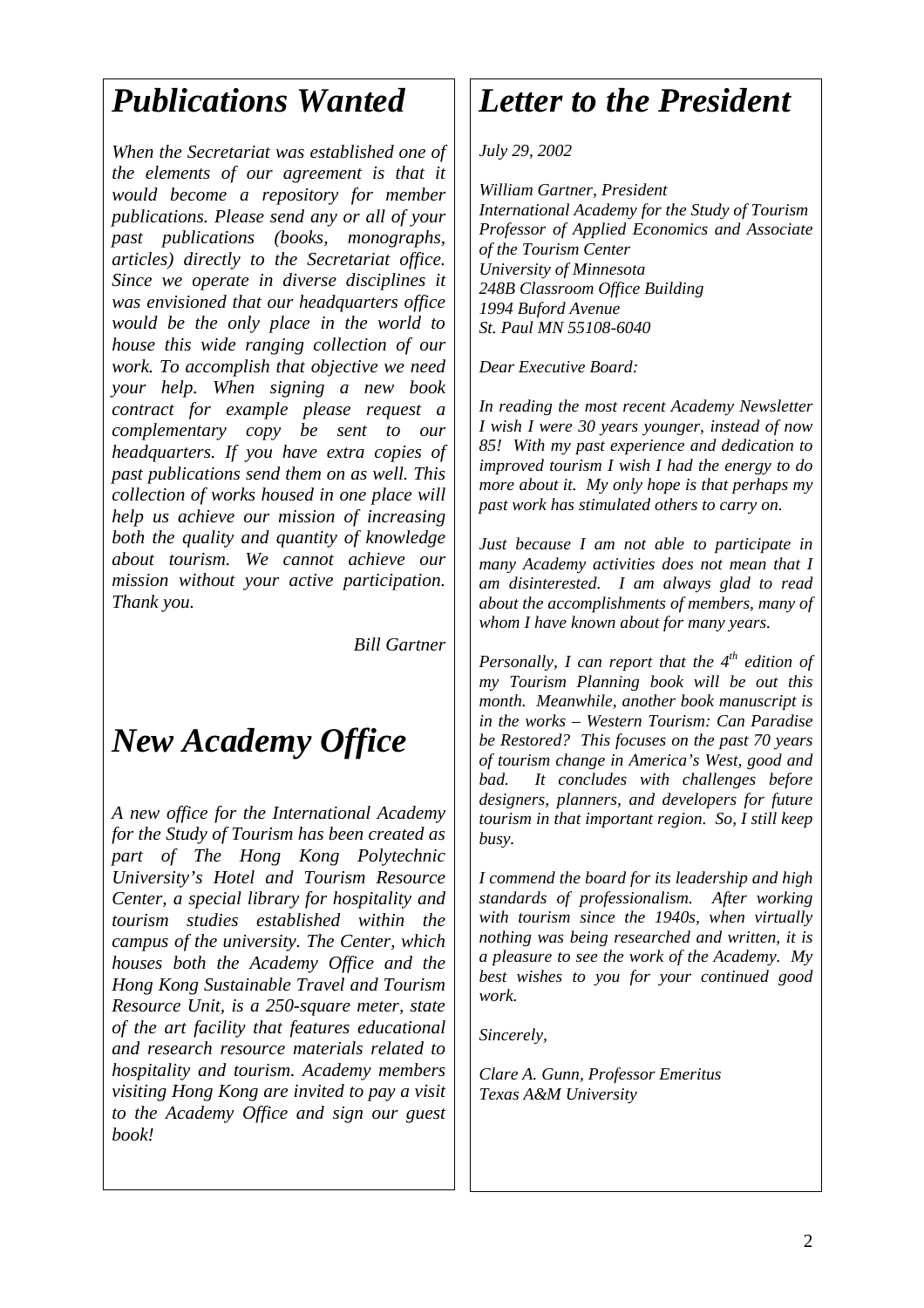## **Conference Report**

### **BOAO FORUM FOR ASIA TOURISM CONFERENCE 17- 20th Nov 2002 at Guilin, China.**

#### **Purnima Chauhan**

Research Coordinator, Centre for Tourism Research & Development, India Email**: purnima\_chauhan@hotmail.com**

The picturesque city of Guilin in South-east China renowned for 'the best scenery under heaven' hosted a significant tourism Conference from 16- 20th November, 2002. This conference was organized by the Boao Forum for Asia (BFA) established as an international NGO in Feb 2002 by 25 Asian countries and Australia, in close<br>collaboration with China National Tourism with China National Tourism Administration (CNTA) and Asia Cooperation Dialogue (ACD) with CNTA, BFA and ACD as co-organizers. The Guilin Municipal People's Government accorded a very friendly reception and warm hospitality to the participants.

Delegates from BFA, as well as over 500 experts, scholars and other travel industry personnel from all over the world attended the conference. Mr. Francesco Frangialli, Secretary-General of the World Tourism Organization, was among the distinguished guests who addressed the conference. Other eminent speakers included Dr. Tej Vir Singh (Director- Centre for Tourism Research and Development, India), Prof. K. Chon (Chair Professor, School of Hotel and Tourism Management, Hongkong Polytechnic University), Dr. Geoffrey Wall (Professor, University of Waterloo, Canada), Dr. Din Abdul Kadir (Dean/ Professor, University Utara Malaysia), Mr. Jean Claude Baumgarten (President WTTC), Mr. Peter Semone (Vice-President PATA) and Dr. Trevor Sofield (Professor, University of Tasmania, Australia).

This conference underscored the acknowledged positive multiplier impacts of the tourism industry and its vast untapped potential in the Asia-Pacific region. To capitalize on the tremendous heritage and natural resources of this vastly diverse region and capture its fair share of the global tourism pie it was necessary to forge strategic partnerships among the government sector, the tourism industry and local communities for promoting sustainable tourism. Boao Forum for Asia and Asia Cooperation Dialogue explored avenues for playing a catalytic role by working in tandem as dual tracks for forging such an Asia-wide cooperation.

The conference themes focused on Asian regional tourism cooperation and development, new tourist product development, sustainable development of tourism, and socio- economic contributions from the tourism sector. In-depth deliberations arrived at the following important initiatives:

(I) *Asian Regional Tourism Cooperation and Development* for making this the fastest-growing region in the global tourism industry through government guidance, greater cooperation, market-oriented operations, further industrial commercialization and integrating national tourism policies into national development and resource management plans. Intraregional and bilateral tourism should be further promoted among Asian countries and regions by removing barriers to tourist flow and simplifying travel administration and service. Asian countries and regions should further intensify their efforts towards inter-continental tourism cooperation, and actively participate in tourism exchange and promotional activities organized by the World Tourism Organization and other international tourism institutions.

(II) *Tourist Product Development and Innovation* by marketing the uniqueness of their traditional heritage as well as new tourist products while highlighting sensitivity towards conserving the natural and socioeconomic environment in collaboration with UNSECO, UNEP and other inter-governmental agencies. Value for money tourism could be promoted through emphasizing advantages of geographical contiguity and promoting these through intensive e-commerce applications in tourism.

(III) *Sustainable Tourism Development -* A balanced use of resources and protection of the environment was possible through planned project development and implementation.Terrorism poses a formidable threat to the sustainability of tourism development. The Conference underscored the need for governments in Asia to take firm necessary measures against terrorism so as to ensure a safe and secure environment for tourism development. Besides, conservation of common property resources were particularly emphasized in relation to water, air and energy uses.

(IV) *Social and Economic Contributions of Tourism-*Tourism development transforms tourist resources into economic resources which increase hard currency earnings, help under-developed areas in alleviating poverty, and stimulate new avenues of employment directly and indirectly. By showcasing the unique characteristics of national cultures Tourism industry promotes harmony and mutual understanding among civilizations and cultures, which is conducive to world peace.

The author participated at the conference is a delegate. Center of Tourism Research and Development, India.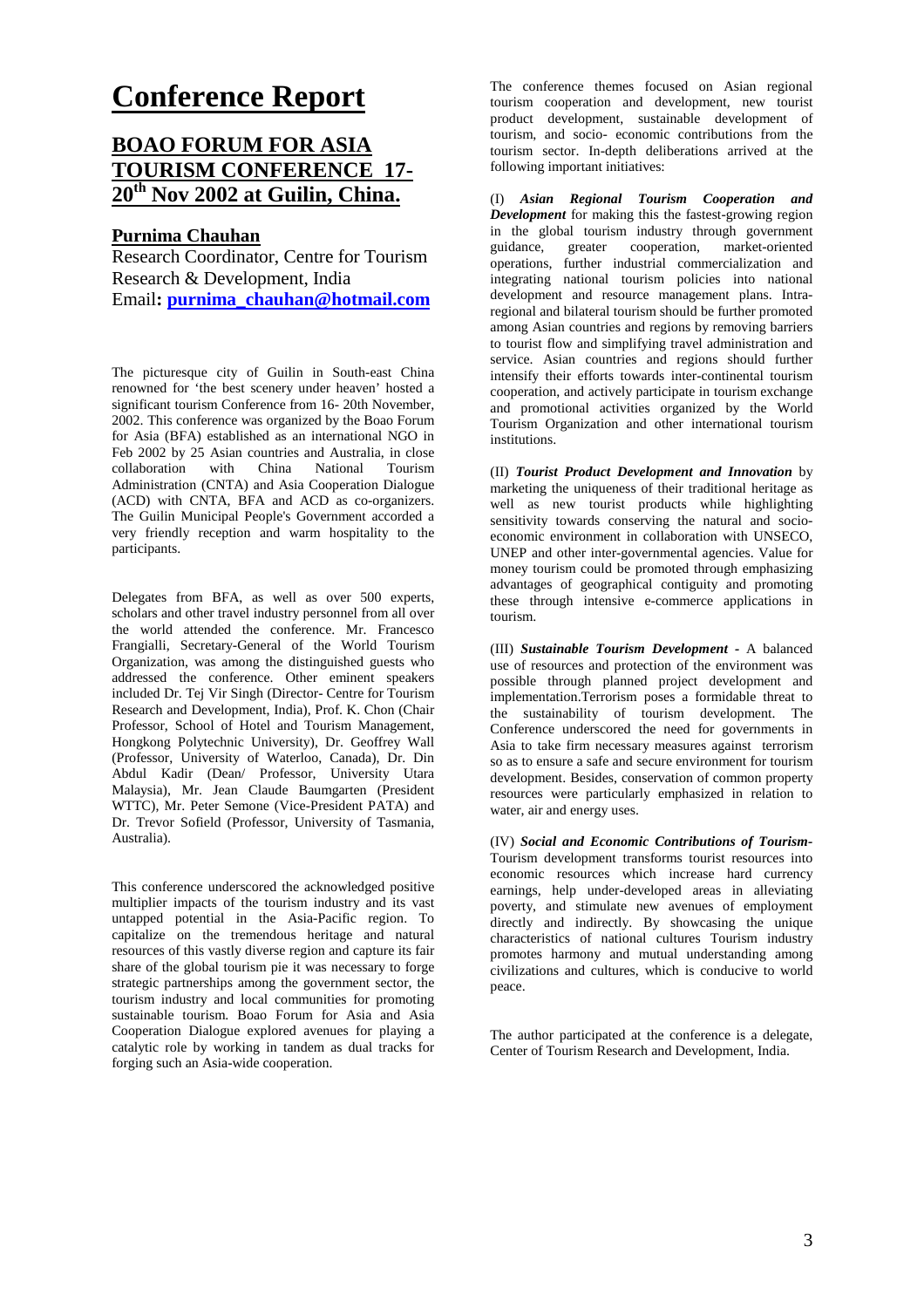### *Members' Activities*

*M. Rene Baretje* – Pursuing one of the objectives of the Academy "*advancing the international diffusion and exchange of knowledge about tourism*", he continues, during his retirement, to read regularly the international scientific literature on tourism, leisure, outdoor recreation and hospitality industry. He has already analysed 112,090 documents, accessible through the CIRET's website - Items Thesaurus and Geographical Index. His investigations are concentrated on the evolving worldwide data base on universities (497 in 75 countries) and individual researchers (1,976 in 86 countries) specialised in the above-mentioned themes. He invites the Academy Members, not yet quoted in these data bases, to send him their personal information through the CIRET's website http://www.ciret-tourism.com.

*John Bryden* – He is currently 2002 Fellow of the Rural Policy Research Institute (RUPRI) in the USA, based in the Truman school of Public Affairs, University of Columbia-Missouri for ten months (brydenj@missouri.edu). He continues to take an interest in tourism and recreation issues, but mainly in rural environments, and largely in the OECD countries. In 2003, he is organising the conference of the International Rural Network in Inverness, Scotland, and would encourage those IAST members who are interested in, or involved with, local initiatives in rural tourism and recreation, or in policies which support such initiatives, to consult the website and consider joining the conference from June 22 to 28. Over 30 countries and some 400 participants are expected to attend. The conference theme is "Taking Charge: Rural Community Empowerment in Rural Development, Rural Health and Rural Education". The 2005 IRN conference will be in the USA. The website is http://workforce.cup.edu/wyman/irn.htm

*Richard Butler* – He has been elected to the Executive of AIEST (International Association of Scientific Experts in Tourism), effective September, 2002. He will be attending the annual executive meeting of the Association in St Gallen (Switzerland) in February 2003. He also attended the 4th International Tourism Congress in Porto Alegre (Brazil) in September, 2002, and participated in a book signing involving the Academy publication *CONTEMPORARY ISSUES IN TOURISM DEVELOPMENT* which he edited with Douglas Pearce, and which has recently been published in Portuguese. Another Academy member, Regina Schluter, also participated in the Congress, which had an attendance of over 120 delegates.

Academy members Richard Butler and Georges Cazes participated as invited members of a Panel of International Experts to work with the Ministry of Tourism of the Balearic Islands on revisioning the islands as tourism destinations. The Panel included colleagues from Germany, UK, France and Spain, as well as Balearic academics and industry representatives, and engaged in two-day field trips and two days of discussion. This session is being followed by e-mail discussions and exchange of views which will also be participated in by Academy members Jafar Jafari and Stephen Wanhill. The exercise is expected to be concluded next March, following another meeting of the panel members.

*Graham Dann* – He has recently edited two books: "Slavery, Contested Heritage and Thanatourism (with A. V. Seaton)", New York: Haworth Press, 2001 and "The Tourist as a Metaphor of the Social World", Wallingford: CAB International, 2002. Further details can be obtained on the publishers' websites: www.HaworthPress.com www.cabi-publishing.org

#### (CONTINUED ON PAGE 5)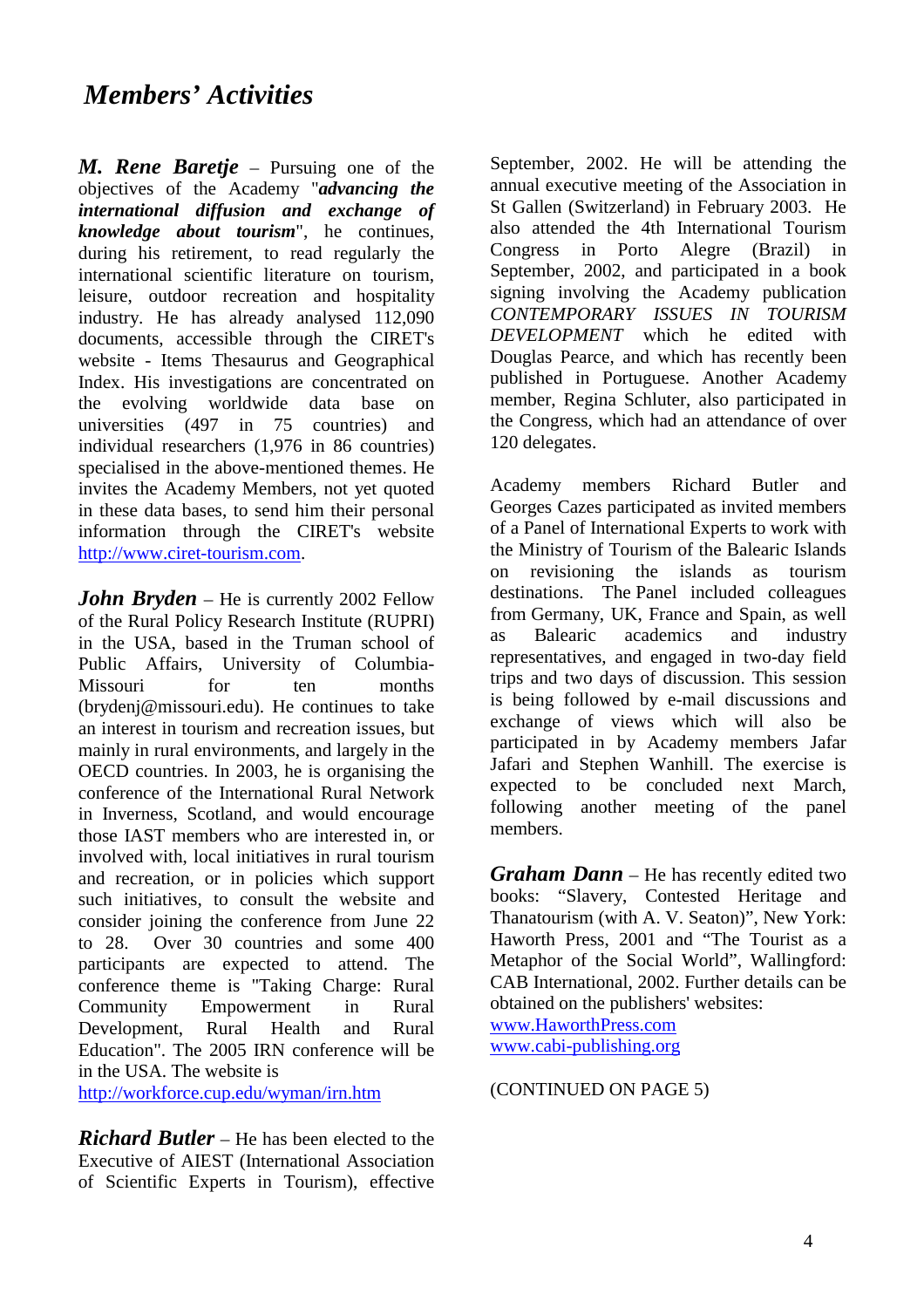### *Members' Activities*  (CONTINUED FROM PAGE 4)

*David L. Edgell, Sr.*- He and Pamela Lanier have authored a new book: "Managing Sustainable Tourism: A Legacy for the Future". Those interested in obtaining this book should contact Pamela Lanier as follows: Phone: 707-763-0271; Fax: 707-763-5762; email: pamela@travelguides.com. Dr. Edgell is also working on a new book entitled "The Worldly Travelers". Dr. Edgell is the keynote speaker at the Maryland Governors Conference on Tourism on October 14, 2002 and the keynote speaker at the prestigous Miguel Aleman Foundation on October 22, 2002 in Mexico City." David L.Edgell, Sr., Ph.D. new website is: www.davidedgell.com

*Douglas Frechtling* - He has been promoted to Professor of Tourism Studies at George Washington University. In addition, he co-authored a study on the impact of the September 11, 2001 tragedies on hotel demand in New York City and Washington DC, and the recovery since then. The full text of this study is available at

http://www.sbpm.gwu.edu/news/dchotels.htm

*Donald Hawkins* – Some of his recent presentations are

- "Product Development, Marketing and Promotion of Ecotourism: Fostering Sustainable Products And Consumers", World Ecotourism Summit, sponsored by the UN Environment Program and the World Tourism Organization, Quebec, Canada, May 21, 2002. (Moderator)
- "Developing a National Ecotourism Strategy", International Conference on Building Ecotourism Capacity for Sustainable Development, Dominica June 3, 2002, sponsored by the Ecotourism Association of Dominica.
- "Applied Strategic Planning", A.I.L.U.N. Corso Internazionale Post Lauream Di Alta Formazione Nel Settore Turistico, July 8-12, 2002, Nuoro, Cardinia, Italy.

### *Donald Hawkins* -

- "Developing a National Ecotourism Strategy for Bulgaria", ARD Biodiversity Conservation and Economic Growth Working Group- Ministry of Environment and Waters and Ministry of Economy, Bulgaria, July 17, 2002 and USAID-Bulgaria, July 23, 2002, Sophia, Bulgaria.
- "Using a Competitive Cluster Approach for World Heritage Site Management: Supply Chain, Marketing, Branding and Visitor Distribution Linkages" at the Regional Workshop on Using Networks of World Heritage Sites in Tour Design in Indonesia, UNEP/UNESCO/Tour Operator's Initiative, Jakarta, Indonesia, September 11-13, 2002

*Clare Gunn* – His book "TOURISM PLANNING--Basics, Concepts, Cases" 4th edition, 2002, co-authored with Turgut Var, has just been published by Routledge. This popular classic includes not only fundamentals of tourism planning but places new emphasis on trends and issues of growth, sustainability, and ecotourism. The differences between regional, destination, and site planning are clearly described. The principles of planning at these scales are supported by worldwide case studies. The difficulties and failures of plans as well as successes are included. This new edition encompasses new planning theories, a new chapter on planning policy, and new trends in public involvement. The descriptive text is well illustrated with 100 figures and tables. Added in this revision are discussion questions at the end of each chapter, a valuable aid to both practitioners as well as students. As before, the writing style and format are directed toward students and teachers as well as tourism planners and developers. This is a basic text for international advocacy of better planning of tourism development worldwide.

#### (CONTINUED ON PAGE 6)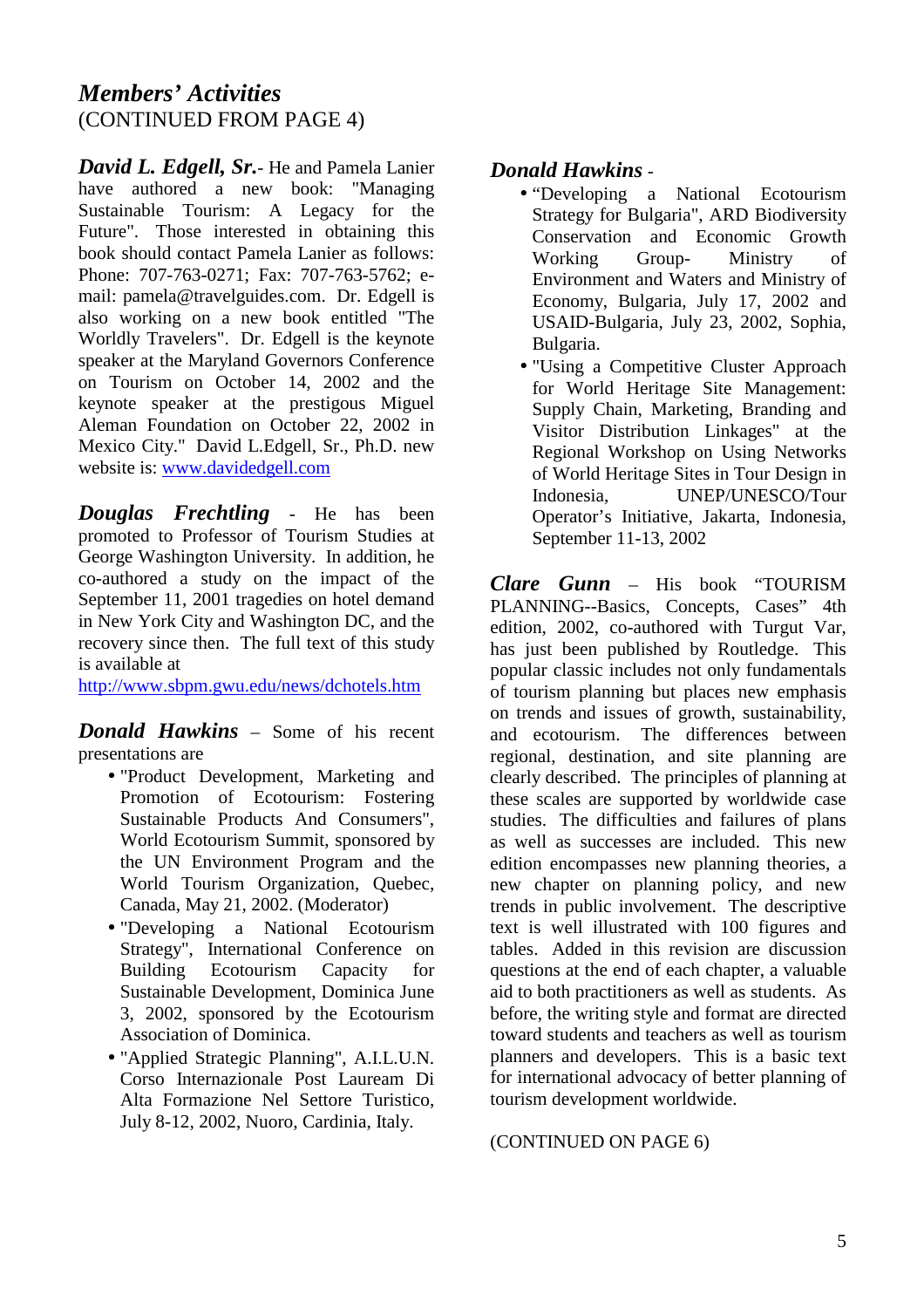### *Members' Activities*  (CONTINUED FROM PAGE 5)

*Nelson Graburn* – He is once more teaching the upper division course on the Anthropology of Tourism to about 70 eager students (had to keep out another 10-15). This course started in 1976 and according to UNESCO was the first course regularly offered at a university (Graburn 1980, "Teaching the Anthropology of Tourism" *International Social Science Journal* [UNESCO, Paris] 32:1:56-68). However, it's a revamped course, using two new texts by Academician Valene Smith HOST AND GUESTS REVISITED (2001) and by Peggy Swain, who visited the Academy's last meeting in Macau, TOURISM/GENDER/FUN(?) (2002).

The course web site is

http://courseweb.berkeley.edu/courseweb/contr ol/course/2002/FL/ANTHRO/151/001.

His class assistant, Naomi Leite-Goldberg, is an advanced graduate student doing her doctoral research on the heritage tourism of "Portuguese Crypto-Jews" (people scattered around the world who think their ancestors were forcibly converted to Christianity in 1492, who visit Portugal looking for their heritage and themselves). Prof. Ning Wang, who also attended the Academy meeting in Macau, will visit Berkeley in October. He is spending a sabbatical year at the U. of Illinois, Urbana, and will talk in Berkeley on Chinese tourism, authenticity, and consumerism. Unfortunately, the assistant helping with the Asia Tourism book for the Academy, De Qing, had to return to Tibet as her father died in Chengdu and her mother was taken very ill. She will return to her doctoral studies on Tourism in Tibet later this fall. Nelson and Kathy are expecting the Pigrams, on tour through Africa, Europe and N. America, to pay them a flying visit any time now!

**Philip Pearce** - He reports that he has returned to full time tourism teaching and research after three years as Foundation Head of the Business School at James Cook University.

**Philip Pearce** - He also reports that he has decided not to pursue a career in senior university administration and despite requests to apply for Vice President type positions. He has made a long-term decision to remain as a publishing academic, supervising students and editing The Journal of Tourism Studies. Together with his senior colleague and research partner Dr Gianna Moscardo, he has an ongoing major grant to study tourism on Australia's Great Barrier Reef , as well as continuing interests in all facets of tourist behaviour. He has recently spent time in X'ian China, Zimbabwe and the United States giving conference papers and keynote addresses and looks forward to publishing his own work and some shared papers with students in the near future on tourist behaviour, tourist motivation, tourist attractions and the social interaction of tourists.

*Doug Pearce* - He is the project leader of a team from Victoria University of Wellington which has just been awarded a grant from the Public Good Science Fund for a major new research project entitled "Innovation in New Zealand tourism through improved distribution channels". Over the next three years the project seeks to provide a more systematic understanding of distribution channels for different forms of tourism, different regions and different markets and to examine ways of increasing their effectiveness. Further details are available on the project website:

http://sbpm.fca.vuw.ac.nz/vuw/content/display \_content.cfm?id=1392. He would be interested in hearing from any other members who might be working in this field.

(CONTINUED ON PAGE 7)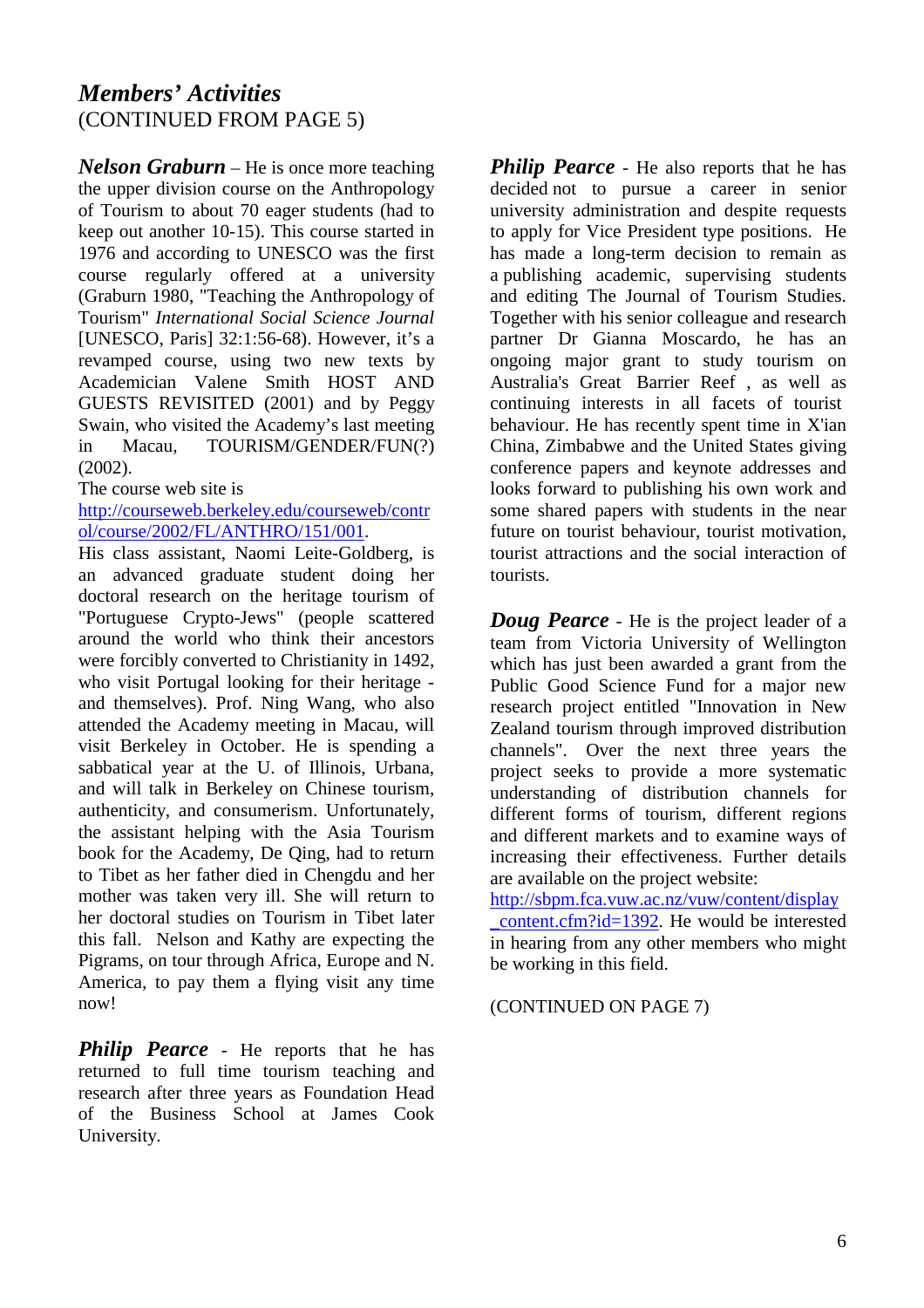### *Members' Activities*  (CONTINUED FROM PAGE 6)

*Chris Ryan* – He has recently had the second edition of "The Tourist Experience" published - a significantly re-written version of the first issue. He has also completed another book to be published by Mike Grover of Channel View Publications next year. Additionally the World Tourism Organisation has published work commissioned from Chris, Mike Hall and Christine Beddoes on the issue of the commercial sexual exploitation of children. In September 2002, he was at the Tourism Research Conference in Cardiff, as were fellow IAST members Geoff Wall and Stephen Wanhill - and briefly, Steven Witt! He has also been involved with projects commissioned by Tourism Auckland and the New Zealand Ministry of Tourism. In 2003, he will be conducting work sponsored by the New Zealand Tourism Industry Association. He is also organising a conference at Waikato University to be held in December 2003. He was in UK for much of September, during which visit he was a plenary speaker at the Tourism Research 2002 Conference hosted in Cardiff. With Geoff Wall he was a member of a "think tank" session hosted by the Wales Tourist Board on developing tourism in Wales. Earlier in the year, the second and significantly revised edition of 'The Tourist Experience" was published by Continuum Books. Currently, in New Zealand, he is on a Special Projects Committee of the New Zealand Ministry of Tourism, and additionally is being funded for research purposes by Tourism Auckland.

### *New Book*

#### **Tourism in Destination Communities**

Over half a decade back, the **CTRD** had envisaged the theme of communities and tourism to be developed for a special issue of *Tourism Recreation Research*. While working in this direction it was realized that the theme and its ramifications pleaded for more time and space, which was when the title - **Tourism in Destination Communities-** emerged. The primary objective of this multi-authored book is to create an understanding about the role of tourism in solving and creating problems simultaneously in locations where tourist experiences are created. It delves into the unique and unmistakable dynamics resulting from the interplay of communities, tourists and the tourism phenomenon. Clearly, no single formula to solve the myriad issues can be deduced, although gainful insights, toward mitigation of these problem are afforded throughout the text.

#### Editors:

**Shalini Singh**, Centre for Tourism Research and Development, Lucknow, India, **Dallen J. Timothy**, Arizona State University, USA, and **Ross K. Dowling**, Edith Cowan University, Australia

Publisher: CABI Publishing, Wallingford, U.K. Publication Date: December 2002 Number of Pages: 304 Pages Binding: Hardback ISBN: 0851996116 Price: £45.00 (US\$80.00)

#### *Chapters*

The chapters are divided into three sections which address the relationship between tourism and the destination community, the various impacts of tourism on the destination community and the challenges and opportunities for destination communities. Each chapter contains brief case studies and empirical examples.

Part 1: Community-Tourism Perspectives

- 1. Tourism and Destination Communities
- *S Singh, D J Timothy and R K Dowling*
- 2. Destination Communities: Structures, Resources and Types *S Singh and S W Boyd, Otago University, New Zealand*
- Part II: Community-Tourism Dynamics
- 3. The Economics of Tourism in Host Communities
- *D Ioannides, Southwest Missouri State University, USA*  4. Tourism and Local Society and Culture
- *M Fagence, University of Queensland, Brisbane, Australia* 5. Heritage, Identity and Places: For Tourists and Host Communities
- *G J Ashworth, University of Groningen, The Netherlands* 6. Politics and Place: An Analysis of Power in Tourism Communities *C M Hall, Otago University, New Zealand*
- 7. Self Determination: Exercising Indigenous Rights in Tourism *A.M. Johnston, International Support Centre for Sustainable*
- *Tourism*
- *Vancouver,Canada*
- 8. Generating Goodwill in Tourism through Ethical Stakeholder Interactions

 *D A Fennell, Brock University, Ontario, Canada and K Przeclawski University of Warsaw, Poland* 

- Part III: Challenges and Opportunities for Destination Communities
- 9. Development Issues in Destination Communities
- *D J Telfer, Brock University, Ontario, Canada* 10.Appropriate Planning for Tourism in Destination Communities: Participation, Incremental Growth and Collaboration
- *C Tosun, Mustafa Kemal University, Antakya, Turkey and D J Timothy*
- 11. Community Attitudes: Tourism Development in Natural Environments
	- *R K Dowling*
- 12. Local Involvement in Managing Tourism
- *R Scheyvens, Massey University, New Zealand*
- 13. Presenting Destinations: Marketing Host Communities *G Moscardo and P Pearce, James Cook University, Queensland Australia*
- 14. Understanding Tourism and Destination Communities
- *D J Timothy, S Singh and R K Dowling*

**Index** 

**Tej Vir Singh Centre for Tourism Research & Development, Lucknow, India**  *Email: tvsingh@sancharnet.in*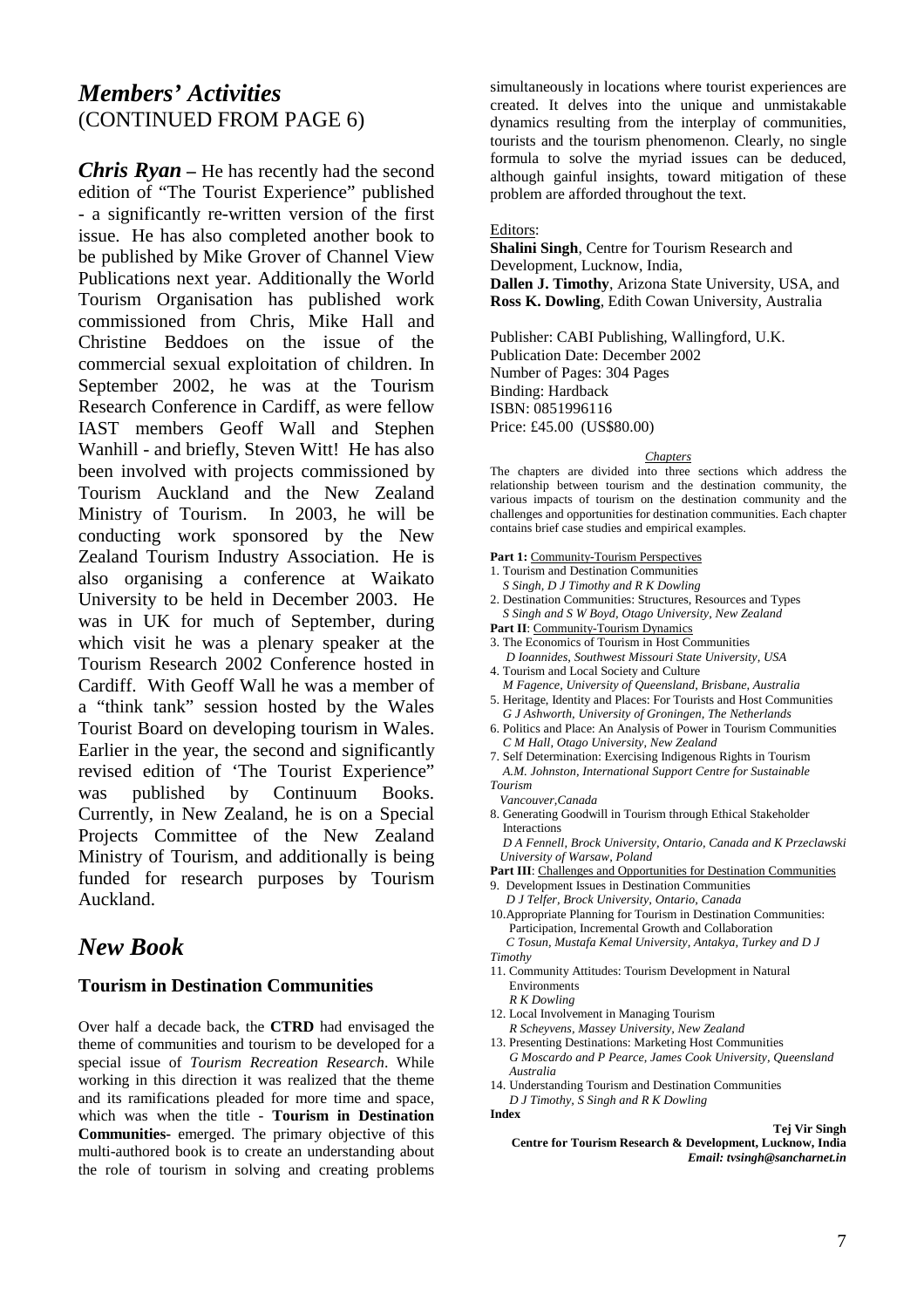### *Dear Colleagues,*

*I would like to invite any members interested in evaluating international and bi-lateral donor funding of tourism projects to join GW's collaborative project of its International Institute of Tourism Studies and Institute of Global Management and Research. The project will investigate current and future funding of tourism projects in less developed countries in order to: (a) evaluate their contribution to meeting sustainable development objectives with particular focus on poverty reduction, (b) identify effective approaches, models, policies and practices which can be adapted and replicated at the destination level, (c) disseminate lessons learned and pitfalls to avoid using project reports and deliverables, and (d) encourage other universities to assist in evaluating donor funding outcomes and recommending the ways and means of improving performance. To date, we have identified 210 donor-funded projects in developing countries.* 

*Sincerely,* 

*Donald E. Hawkins*

### *Dear Colleagues,*

*I am organising the International Rural Network Conference and exchange of experience in Inverness, Scottish Highlands, from June 23-27, 2003. The title is 'Taking Charge: Rural Community Empowerment in Rural Development, Rural Health and Rural Education'. About two-thirds of the conference will be devoted to practical workshops, and those interested are encouraged to submit proposals for workshops that they might be interested in organising. A whole day of field trips is being organised, and there will be a full programme of evening cultural events. The Organising Committee is anxious to encourage participation from as wide a range of countries and experiences as possible, and rural tourism and recreation will certainly be discussed.* 

*Please send an expression of interest or workshop proposal as soon as possible to "Taking Charge Conference, UHI Millennium Institute, Caledonia House, 63 Academy Street, Inverness, IV1 1BB, Scotland" - the email address is IRNconfSec@eo.uhi.ac.uk. Any question can also be directed there. Mail sent to Takingcharge@abdn.ac.uk will also be forwarded to the above. For details of the programme, registration, hotels, etc. please refer to the website* 

*http://workforce.cup.edu/wyman/irn.htm*

*Sincerely,* 

*John Bryden*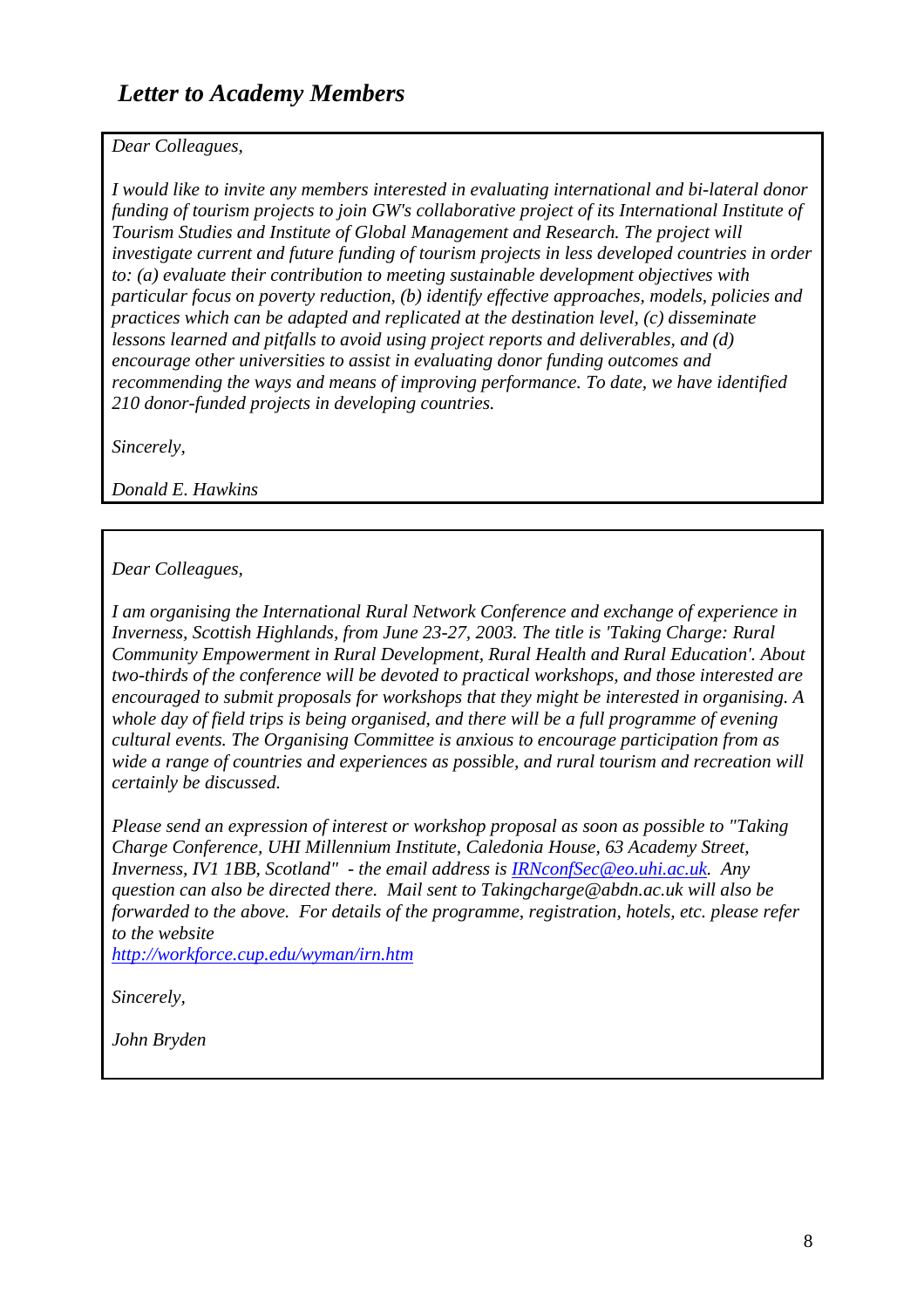## *CALL FOR PAPERS*

## **International Academy for the Study of Tourism**

## *Savonlinna, Finland, 29 June – 5 July 2003*

Submit to: swanhill@bournemouth.ac.uk by April 1, 2003

Papers: As usual, Conference presentations will be 20 minutes and Members and Guests are asked to bring 50 copies of a *one-page summary* of their paper with them for distribution at the Conference.

Topic: State of the Art in Tourism Research.

### **Publication**

The Academy now has an arrangement with *Channel View Publications* to produce a book of the proceedings. Editors will be assigned at the Business Session(s). So please think *seriously* of having a full paper available within one month after the Conference so that the Editors may proceed quickly to publication. The style will be that of Channel View, which can be found in *Current Issues in Tourism* or the *Journal of Sustainable Tourism*.

### **Guests**

If you have an invited guest, please advise them of this schedule and ensure that I have their names, addresses and e-mail contact.

We are now finalising the arrangements for the Conference and they will be put on our Website when complete.

*Stephen Wanhill*  **International Centre for Tourism and Hospitality Research Bournemouth University Talbot Campus Poole, BH12 5BB UK. Tel: 0044 (0)1202 59 53 84**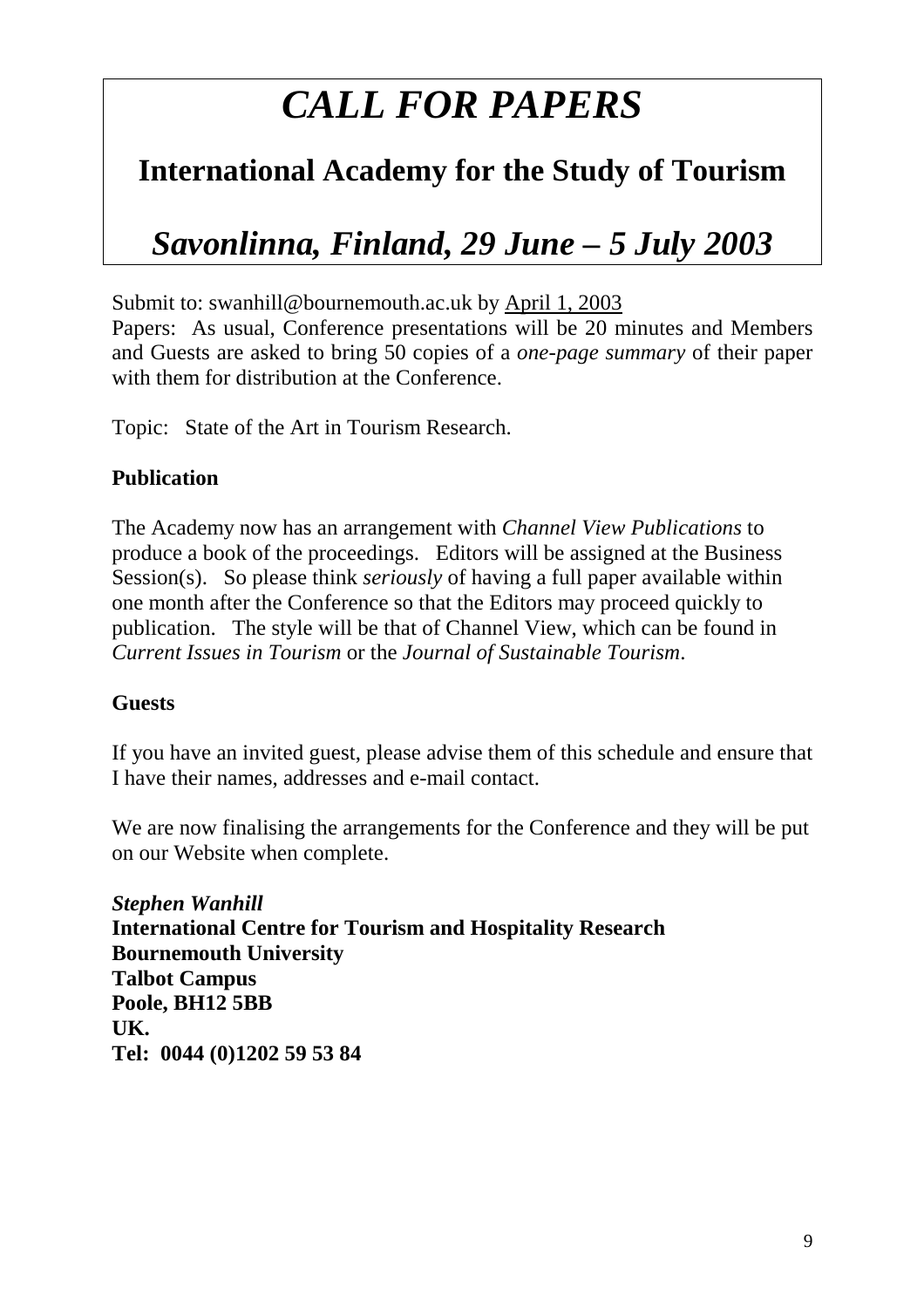## **Iournal of Travel & Tourism Marketing®**



### **CALL FOR PAPERS**

Hospitality E-Business Analysis, Research, and Development

*H.E.A.R.D* 

In conjunction with the *Journal of Travel and Tourism Marketing*  Proudly presents a special thematic issue on

### **E-CONSUMER BEHAVIOR: A HOSPITALITY AND TOURISM PERSPECTIVE**

#### **H.E.A.R.D GROUP**

Hospitality professionals dedicated to the advancement of Ebusiness research.

#### **AIM**

The aim of this special issue is to present a compilation of the cutting edge research pertaining to online consumer behavior within the hospitality and tourism industries. Submissions are encouraged from a wide range of researchers and practitioners. Topics may be submitted for one of the following main categories:<br>1.

- 1. Online Customer Satisfaction (e-satisfaction)<br>2. E-Consumer Behavior Measurement Issues
- 2. E-Consumer Behavior Measurement Issues
- 3. E-Loyalty<br>4. Website S
- Website Stickiness ( customer retention)

*Potential topics may include, but are not limited to:* 

- ¾ Motivators for online travel purchases
- Differences between online and offline consumer behavior
- ¾ Measuring guest satisfaction using e-tools
- $\triangleright$  The impact of the Internet on decision making for travel products
- ¾ Measurement of consumer reaction to web-based technologies (i.e. virtual reality enhancements)
- Identifying consumer online operations
- Strategic thinking to construct e-services to better retain and attract consumers.
- ¾ Examining international differences and similarities of econsumer behavior
- ¾ Gen Xers and Y'ers designing sites for seniors for maximum impact
- Case studies highlighting aspects of e-satisfaction and econsumer behavior
- ¾ Industry perspective on e-consumer behavior
- Issues relating to email marketing, eCRM, web positioning, search engine placement, viral and spiral marketing

#### **CRITERIA FOR ACCEPTANCE**

Quality of research, relevance to the thematic issue of online consumer behavior, and application of the research for professionals in the industry.

#### **SUBMISSION GUIDELINES**

Extended abstracts of no more than 1,200 words should be submitted by email to one of the Managing Guest Editors by **December 31, 2002**. Abstracts should include introduction, concept/theory, methodology, expected findings, and related reference sections. Authors will receive feedback on their extended abstracts by **January 31, 2003**. Completed papers incorporating the guest editors' feedback must be submitted via email by **April 15, 2003**. All papers will be blind reviewed by at least two reviewers. The special issue will be published in Vol. 15, Issue 02, 2003.

**PLEASE NOTE:** Authors who currently have manuscripts that are completed or near completion may wish to by-pass the abstract submission phase and submit completed articles for review at the December 31, 2002 deadline. If you plan to use this procedure, please contact one of the guest editors for further details.

Please send all submissions via email, as Microsoft Word attachments, to:

#### **Guest Editors – The HEARD GROUP: c/o: Managing Editors**

Juline E. Mills, PhD. Rob Law, PhD. University of Delaware The Hong Kong Polytechnic University Office: (302) 831-6192 Office: (852) 2766-6349 Fax: (302) 831-6395 Fax: (852) 2362-9362 E-mail: juline@udel.edu E-mail: hmroblaw@polyu.edu.hk

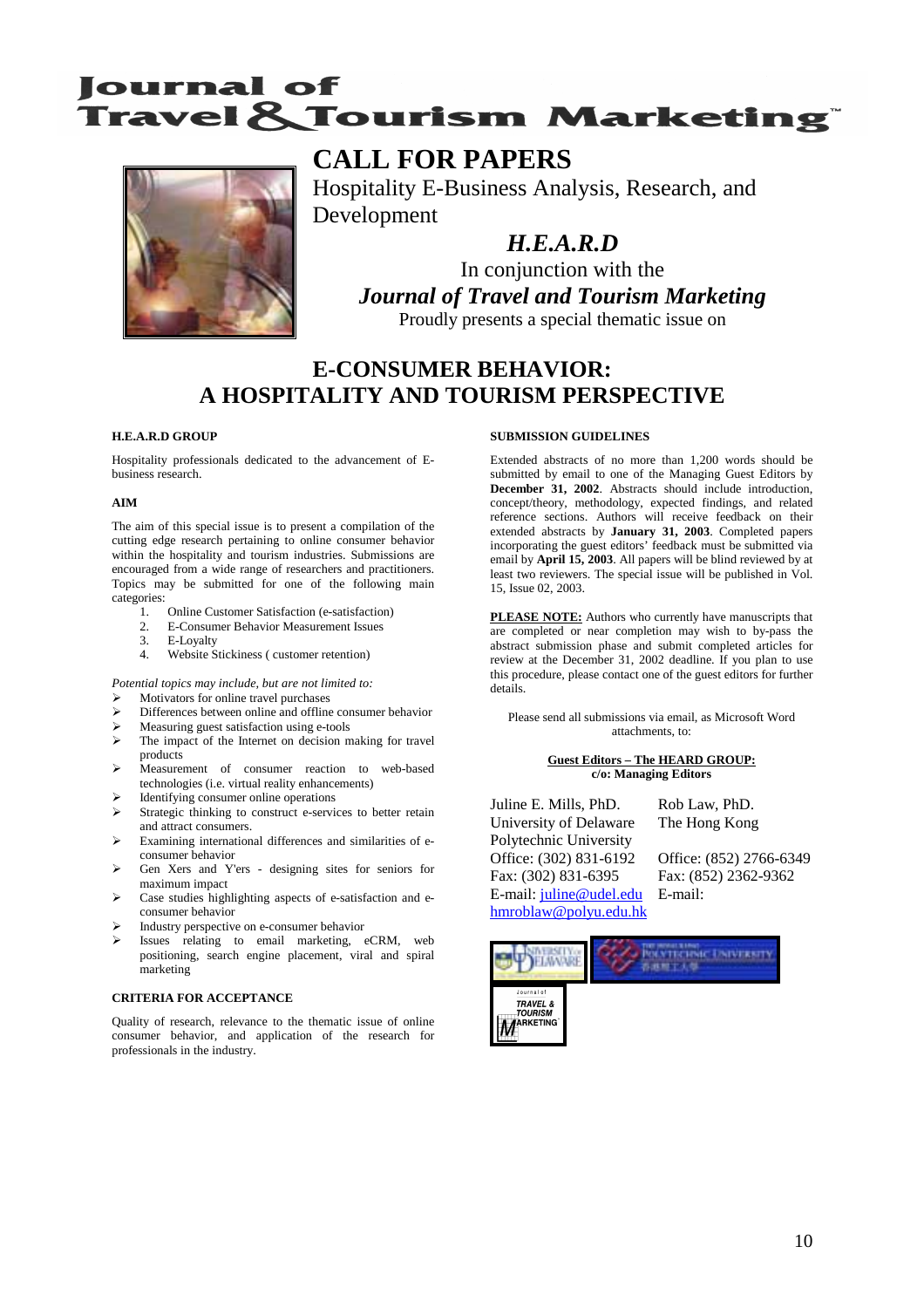## CALENDAR

January 5-7, 2003 the 8th Annual Graduate Education and Graduate Student Research Conference in Hospitality and Tourism. Las Vegas, Nevada, USA. Contact Hailin Qu, School of Hotel and Restaurant Administration, Oklahoma State University, 210 HES West, Stillwater, OK 74078, USA. Telephone: (405) 744-6713, Fax: (405) 744-6299, E-mail: fkelly@okstate.edu

January 5-8, 2003 "The Third Symposium on the Consumer Psychology of Tourism, Hospitality and Leisure", Melbourne, Australia. Contact: Geoffrey I. Crouch: G.Crouch@latrobe.edu.au; http://www.latrobe.edu.au/www/l&m/conference/cpthl

May 21-23, 2003. First Asia-Pacific CHRIE (APAc-CHRIE) Conference; Seoul, Korea; Contact: Kaye Chon, School of Hotel and Tourism Management, The Hong Kong Polytechnic University, Hung Hom, Kowloon, Hong Kong; email: hmkchon@polyu.edu.hk

May 24-25, 2003. Second Asia Pacific Forum for Graduate Students Research in Tourism, Gyungju, Korea; Contact Sang-Taek Lim, School of Tourism, Dong-A University, Busan, Korea; email: stlim@daunet.donga.ac.kr

June 30-July 4, 2003. International Academy for the Study of Tourism Biennial Conference; Savonlinna, Finland; Contact: Kaye Chon, Secretariat of the International Academy for the Study of Tourism, School of Hotel and Tourism Management, The Hong Kong Polytechnic University, Hung Hom, Kowloon, Hong Kong; email: hmkchon@polyu.edu.hk

July 6-9th 2003, 9th Annual Conference of the Asia Pacific Tourism Association, Sydney, Australia; Contact: Ravi Ravinder, School of Leisure, Sport and Tourism, University of Technology Sydney, P O Box 222, Lindfield NSW 2070, Australia; Tel: 61-2-9514 5116; Fax: 61-2-9514 5195; Email: ravi.ravinder@uts.edu.au , http://www.apta2003.uts.edu.au

December 9-11, 2003 "Talking Tourism to the Limits," University of Waikato, New Zealand; Contact Chris Ryan: caryan@mngt.waikato.ac.nz; Telephone +64 7 838 494; Fax +64 7 838 4948.

January 2004. 9<sup>th</sup> Annual Graduate Education and Graduate Students Research Conference in Hospitality and Tourism, Houston, USA; Contact Agnes DeFranco, Conrad N. Hilton College of Hotel and Restaurant Management, University of Houston, Houston, TX 77204-3902, USA; email: adefranco@uh.edu

January 12-14, 2004. "Sustaining Tourism Development in the 21<sup>st</sup> Century"; Haikou, Hainan, China; Contact Haiyan Song, School of Management, University of Surrey, Guildford GU2 7XH, UK; Fax: +44 1483 686301; Email: H.Song@surrey.ac.uk

May 2004. 6<sup>th</sup> Biennial Conference on Tourism in Asia: Development, Marketing and Sustainability, Bangkok, Thailand; Contact: Kaye Chon, School of Hotel and Tourism Management, The Hong Kong Polytechnic University, Hung Hom, Kowloon, Hong Kong; email: hmkchon@polyu.edu.hk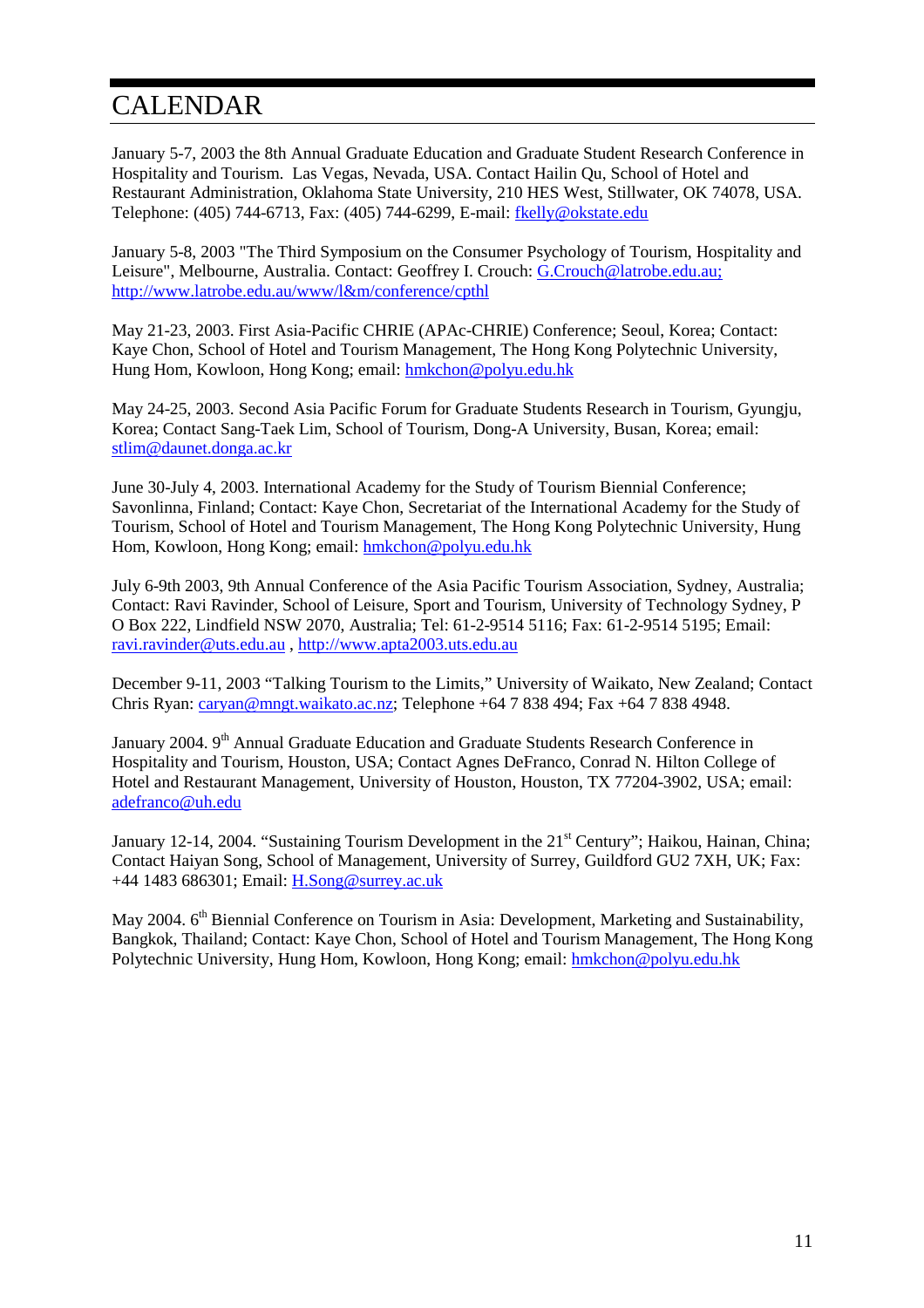## **CONFERENCE ANNOUNCEMENT & CALL FOR PAPERS**

*First Asia-Pacific CHRIE (APac-CHRIE) Conference*  "Hospitality, Foodservice &Tourism Research and Education: The Asian Waves"

## **May 21-23 in Seoul, Korea**

*Hosted by* 

**The Hong Kong Polytechnic University In collaboration with Yonsei University, Korea** 

### **Organized by ICEM, Hallym University, Korea**

The APac-CHRIE (Asia-Pacific CHRIE Chapter) was founded in Hong Kong in May 2002 and was formally integrated into the I-CHRIE (International Council on Hotel, Restaurant and Institutional Education) governance structure during the annual I-CHRIE Convention in Orlando, Florida, in July 2002. Aims and goals of APac-CHRIE are to promote academic and research exchanges among hospitality, foodservice and tourism educators and industry practitioners in Asia-Pacific, world's fastest growing region in tourism and hospitality industry.

The particular Conference theme *"Hospitality, Foodservice & Tourism Research and Education: The Asian Waves"* was chosen to reflect the dynamic and rapid development in Asia's hospitality and tourism industry and education.

#### **DATES AND VENUE**

The first APac-CHRIE Conference and Annual Meeting has been scheduled for May 21-23 in South Korea's capital city of Seoul, a city known for its rich history and culture coupled with modern landscapes and vibrant economies. The Conference dates (May 21- 23) were selected to coincide with the Second Asia-Pacific Forum for Graduate Students Research in Tourism, scheduled to take place in Gyungju, Korea, on May 24-25, 2003. This "back to back" arrangement in conference dates will allow interested Conference participants to travel to the historic city of Gyungju to attend the Forum as well.

#### **TENTATIVE CONFERENCE PROGRAM**

| May $21$ :    |                                    |
|---------------|------------------------------------|
| 10:00-18:00   | Registration                       |
| 14:00-15:30   | Inaugural plenary Session          |
| 15:30-16:00   | Refreshment break                  |
| $16:00-17:30$ | Paper Session I (Breakout Session) |
|               | 18:00-19:30 Welcome reception      |

#### May 22: 9:00-10:30 Plenary Session 10:30-11:00 Refreshment break<br>11:00-12:30 Papers Session II (1 Papers Session II (Breakout Session) 12:30-14:00 Luncheon (with luncheon keynote speaker) 14:00-15:30 Paper Session III (Breakout Session) 15:30-16:00 Refreshment Break 16:00-17:30 Paper Session IV (Breakout Session) 17:30-18:00 Concluding Plenary Session<br>18:30- Closing Dinner Closing Dinner

May 23. Optional technical visits (tours)

#### **CONFERENCE HOST AND ORGANIZER**

The Conference is hosted the APac-CHRIE's founding institution The Hong Kong Polytechnic University's School of Hotel and Tourism Management in collaboration with Yonsei University in Seoul and is organized by the Institute for Convention & Exhibition Management (ICEM) of Hallym University, Korea.

#### **WHO SHOULD ATTEND THE CONFERENCE?**

The Conference will benefit those in hotel management, foodservice management, institutional foodservice, tourism and travel, convention/events management, design and architecture, and recreational/leisure services and could include:

- Educators
- Managers
- **Practitioners**
- **Consultants**
- Publishers
- Students
- Researchers
- Administrators
- Others interested in the field of hotel, foodservice and tourism.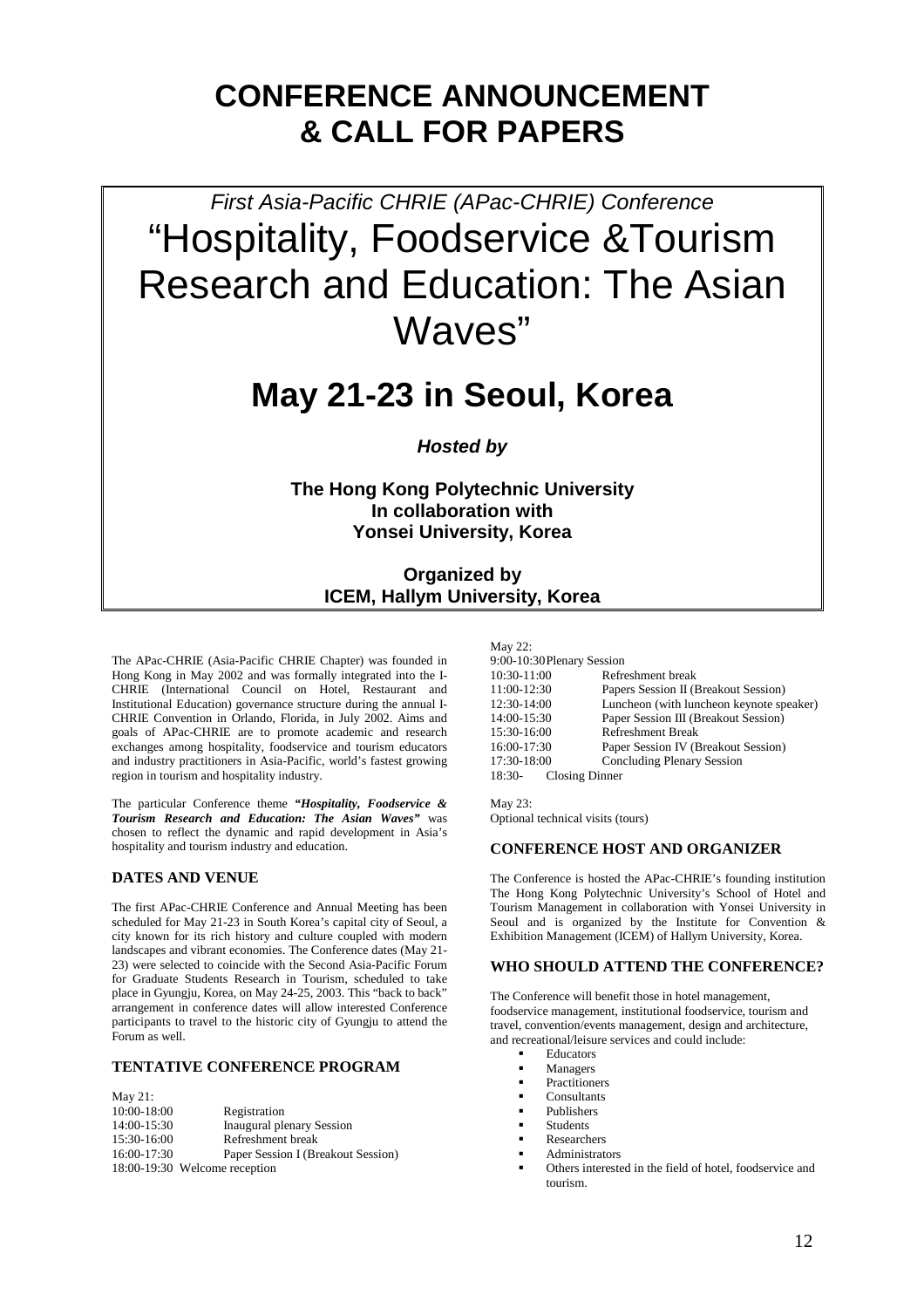#### **CALL FOR PAPERS**

The Conference organizers invite abstracts of papers for presentation at the First APac-CHRIE Conference. Papers dealing with a broad range of topics related to research and education in hospitality, foodservice, tourism, foodservice, conventions/special events, and related areas would be acceptable for presentation at the Conference. Possible topics suitable for presentation could include the following but not limited to:

- $\triangleright$  Methodological development and innovations in hospitality, foodservice and tourism research.
- ¾ Conceptual development and advancement in the study of "hospitality, foodservice and tourism" concepts.
- $\triangleright$  Educational development of students in hospitality, hotel, foodservice and tourism fields.
- ¾ Case studies in hotel, hospitality, foodservice, and tourism fields.
- $\triangleright$  Program administration in hospitality and tourism schools.
- ¾ Innovate research on students' learning and development.
- Issues of common concerns by educators and industry practitioners in hospitality, hotel, foodservice and tourism fields.

¾ Any other topics that might be of interest to educators and practitioners in hospitality, hotel, foodservice and touirsm.

#### **SUBMISSION GUIDELINES**

- ¾ Three-page abstracts (typed double-spaced) of proposed papers should be submitted for the final selection process. Indicate the author's name and affiliation only on the cover page of the abstract and they should not be indicated anywhere in the abstract.
- ¾ Submit abstracts to Conference Chairman (contact information below) by either electronic mail or regular airmail.
- $\triangleright$  Deadline for submitting abstracts is February 15, 2003. Paper Review Committee will conduct a refereed screening of abstracts. Authors of accepted abstracts will be asked to submit completed papers before April 15, 2003.
- ¾ Once the paper is accepted, at least one of the authors must register for and present the paper at the Forum.

#### **PUBLICATION PLAN**

Final copies of accepted papers will be professionally published with an appropriate recognition (e.g. ISBN number) as an edited conference proceedings PRIOR to the Forum.

#### **POST-CONFERENCE TOUR**

An optional technical visit to major tourist attractions in Seoul is planned for participants on 23 May 2003.

#### **REGISTRATION AND HOTEL ACCOMMODATIONS**

Announcement for hotel venue and room rates is forthcoming. Conference registration fees will be US\$150 for I-CHRIE members and US\$180 for non-members. The fee will include all conference meals, social functions and a copy of published proceedings.

#### **CONFERENCE ADMINISTRATION**

Please direct enquiries and abstract/paper submissions to:

Professor Kaye Chon

Chairman, APac-CHRIE Conference School of Hotel and Tourism Management The Hong Kong Polytechnic University Hung Hom, Kowloon, Hong Kong Telephone: +852-2766-6382; Fax: +852-2362-6422; Email: hmkchon@polyu.edu.hk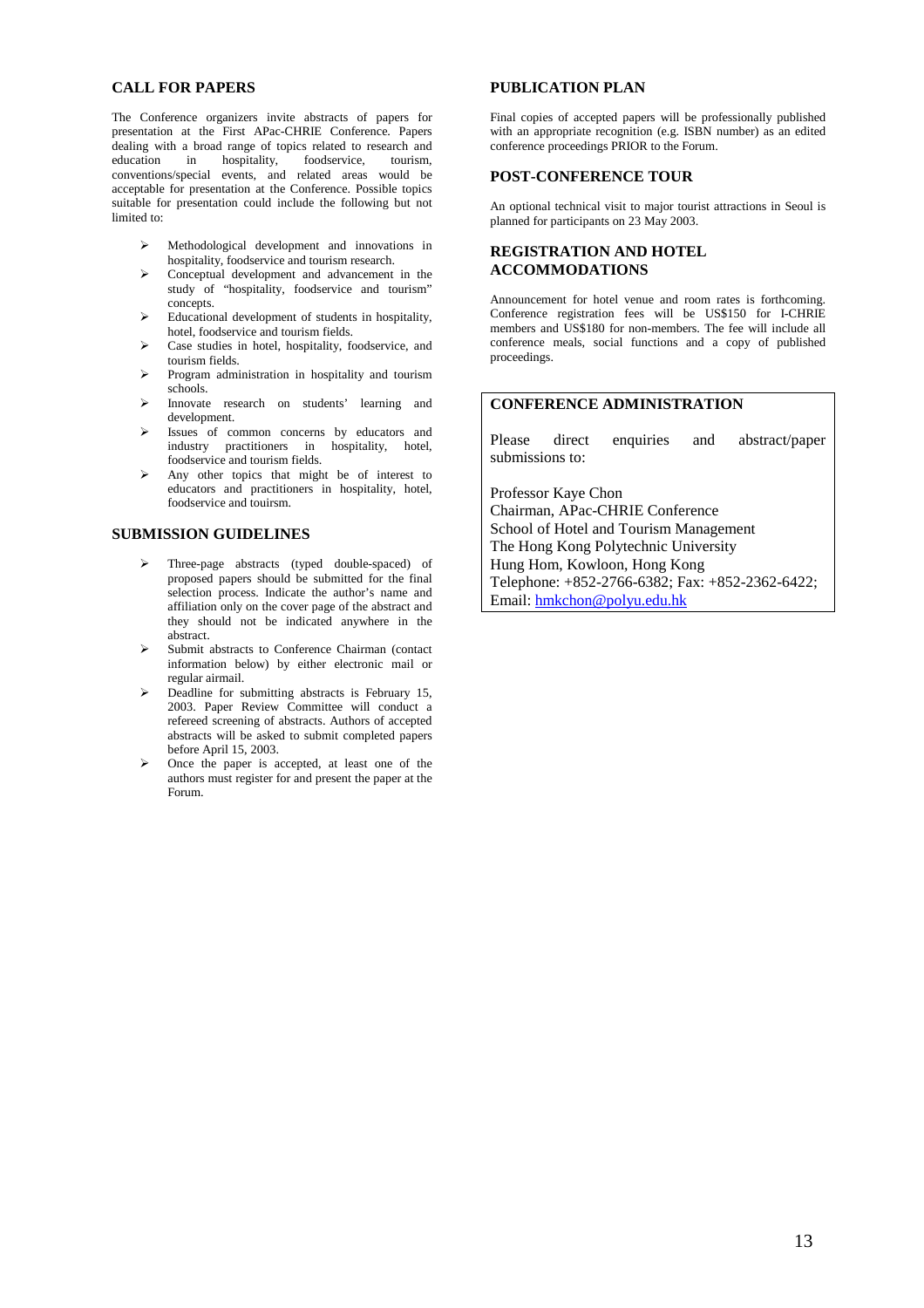## **CONFERENCE ANNOUNCEMENT & CALL FOR PAPERS**

## *Second Asia Pacific Forum for Graduate Students Research in Tourism*

**May 24-25, 2003 in Gyeongju, Korea** 

**Hosted by** 

**School of International Tourism Dong-A University The Korea Academic Society of Tourism & Leisure (KASTLE)** 

## **Sponsors**

**Asia Pacific Tourism Association The Hong Kong Polytechnic University Institute For Tourism Studies, Macau Beijing Second Foreign Language University Rikkyo University University of Hawaii The Haworth Hospitality Press, USA**  *Asia Pacific Journal of Tourism Research*

Following the success of the inaugural Asia Pacific Forum for Graduate Students Research in Tourism, held in Macau on 22 May, 2002 under the auspice of The Hong Kong Polytechnic University and the Institute for Tourism in Macau, Dong-A University is pleased to announce the second Asia Pacific Forum for Graduate Students Research in Tourism, to take place in TEMF Hotel, Gyeongju, Korea on May 24-25, 2003.

The aim of the Forum is aimed to provide a "research forum" among post-graduate students and faculty members engaged in post-graduate teaching and research supervision in hospitality and tourism programs in the Asia Pacific region so that they can exchange information on their research and also network among themselves for future collaboration in research and academic exchanges. The Founding Chairman of the Forum is Professor Kaye Chon, The Hong Kong Polytechnic University.

#### **WHO SHOULD ATTEND?**

- Post-graduate students in tourism, hospitality, leisure and related fields.
- Academic staff teaching and supervising postgraduate students.
- Administrators of academic programs in hospitality and tourism.
- Undergraduate students interested in pursuing post-graduate studies.
- Publishers of journals and academic textbooks.
- Researchers, academics and consultants with research interests in tourism.

#### **GENERAL INTEREST SESSIONS**

The Forum will feature several plenary sessions that will include panel presentations focusing on:

- Managing successful research career.
- Editor's Panel on Publishing in academic journals.
- Teaching effectiveness.

#### **CALL FOR PAPERS**

The Forum will focus on a broad range of topics related to research in tourism. The Forum invites papers on either completed research or a preliminary report on "research in progress." Authors (or at least one co-author in case of co-authored papers) must be a post-graduate student and the paper should base on